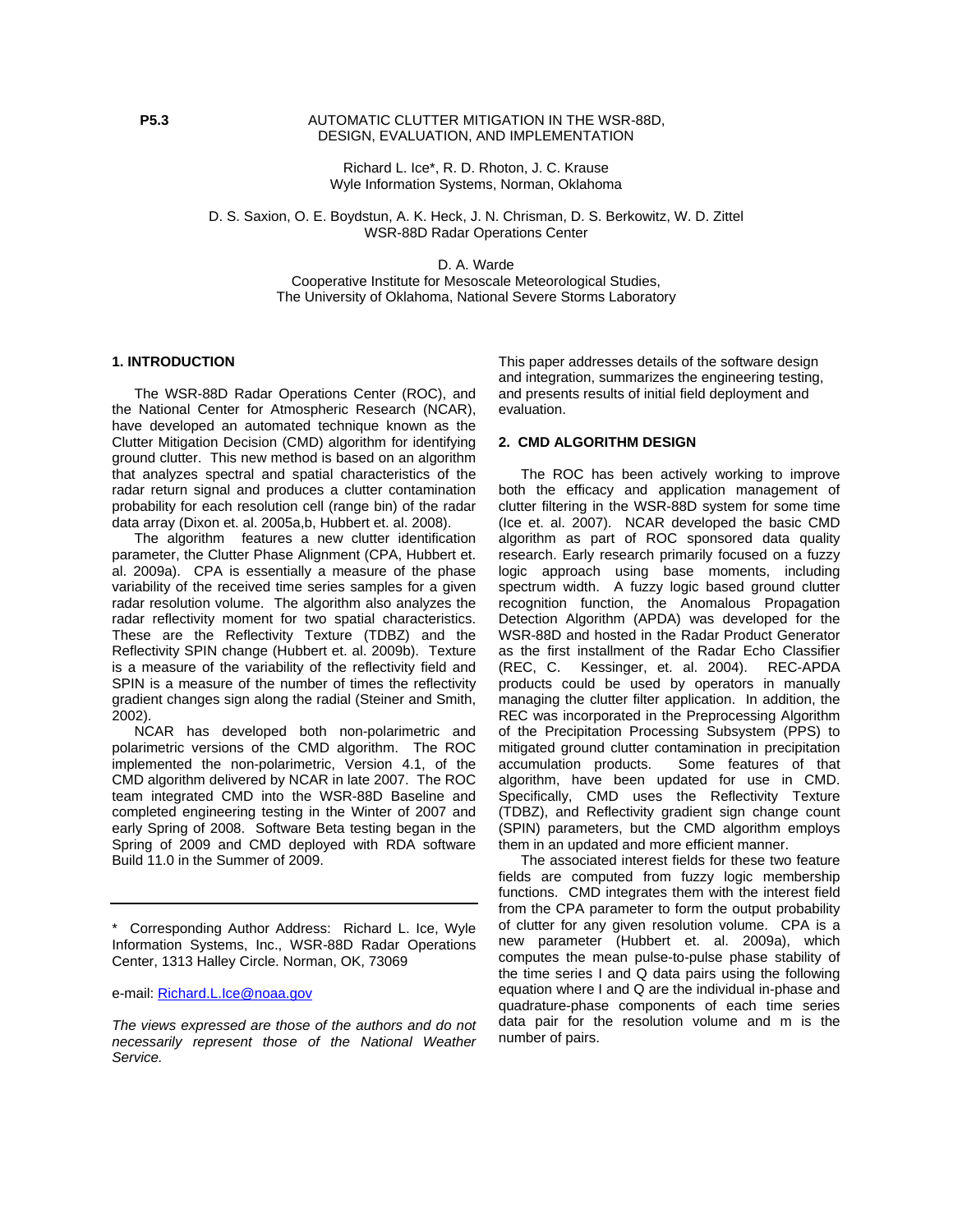$$
CPA = \frac{\sqrt{\left(\sum_{i=0}^{m} I_i\right)^2 + \left(\sum_{i=0}^{m} Q_i\right)^2}}{\sum_{i=0}^{m} \sqrt{I_i^2 + Q_i^2}}
$$

Fuzzy logic is based on the concept that there is not a simple binary conclusion to be obtained by examining key parameters of a process. For example, a simple threshold test is a binary process. If the magnitude of a given parameter is below some threshold value, it is discarded. If the magnitude exceeds some threshold value, then the parameter is passed on. The parameter is either used or not, yielding a binary result. Fuzzy logic examines features of a process, and through use of tailored functions, determines how "interesting" or relevant the feature is to a subsequent decision. In the case of CMD, these "Membership Functions" are linear. These functions use the Reflectivity Texture, SPIN change, and CPA as Feature Field inputs, and produce "Interest" values that range from 0 (not interesting) to 1, (completely interesting). These "Interest Fields" are then combined in a logic test to produce a probability that a particular radar resolution volume (bin) contains clutter. The probability ranges from 0 to 1.0 and the current algorithm declares that clutter is present if the probability exceeds 0.5.

TDBZ is a measure of the variability of Reflectivity over a spatial region. Clutter contaminated bins are generally more variable than bins containing pure weather returns. Figure 1 is an example of the TDBZ Membership Function which serves to illustrate the concept of converting a Feature Field to an Interest Field by using a linear transfer function.



**Figure 1 - TDBZ Membership Function, KEMX Data from April 22, 2009** 

This figure shows the range of TDBZ values from 0 to 100 and the subsequent TDBZ Interest values ranging from 0 to 1. Note the TDBZ Interest is 0 for values of TDBZ below 20 and the TDBZ Interest is 1 for values above 40. These membership function definition points were optimized by the NCAR science team, but can be

changed for future releases via configuration files if needed.

Once the algorithm computes the Interest Fields for TDBZ, SPIN, and CPA, they are combined to form a probability of clutter contamination. TDBZ and SPIN interest are first examined and the maximum value of either of these is combined with the interest field for CPA using a weighted average approach to determine the probability of clutter. Then, as mentioned above, if the clutter probability value exceeds 0.5, a Clutter Flag is generated and the bin is identified as being clutter contaminated.

The CMD algorithm as delivered by NCAR also contains several data quality assurance features. The signals examined for the CMD parameters are censored with an adjustable threshold, there is a "Fill-In" feature that adds CMD clutter flags to isolated bins surrounded by clutter, and the algorithm includes a median filter to reduce false alarms, typically seen in zero isodop regions.

#### **3. CMD ALGORITHM EVALUATION**

NCAR performed extensive scientific testing of the CMD core processes and refined the algorithm performance over several years. Some of the results of that testing have been recently published (Hubbert et. al. 2009b). The NCAR evaluation consisted of extensive simulations as well as analysis of real radar data. Most of the actual radar data cases were collected in the Rocky Mountain Front Range areas near Denver and Boulder CO using both the Denver WSR-88D (KFTG) and the NCAR S-POL research radar. The KFTG data became available as part of the REFRACTT field program conducted in Colorado (http://www.eol.ucar.edu/projects/refractt).

A key performance parameter for any clutter detection algorithm is the detection probability as a function of the relative powers of the desired signal and the undesired clutter contamination. A Clutter to Signal Ratio (CSR) of 1/10 or -10 dB is desired to minimize bias due to mixing of the two types of return signals. Theoretical analysis of the case of overlaid echoes by the WSR-88D Operational Support Facility (OSF) in the early period of the NEXRAD program supports the value of -10 db CSR as a desirable target for any clutter detection scheme (Sirmans, 1990, Office of the Federal Coordinator for Meteorology, 2005). For example, in the case of a convective signal featuring a mean spectrum width of 4 m  $s<sup>-1</sup>$  overlaid on clutter with a mean spectrum width of 0.5 m s<sup>-1</sup>, the maximum velocity bias seen for a power ratio of 10 dB (signal to clutter) for velocities ranging over the Nyquist interval is less than 1 m  $s^{-1}$ , which is typically less than the error of the estimate.

NCAR reported on the performance of CMD's probability of detection (Hubbert et. al. 2009b). Figure 2 depicts the percentage of clutter contaminated gates identified by CMD versus the CSR. As seen in this figure, 50% of the clutter contaminated gates are identified by CMD for a CSR of around -8 dB. 100% of the gates are identified for CSR's above zero (clutter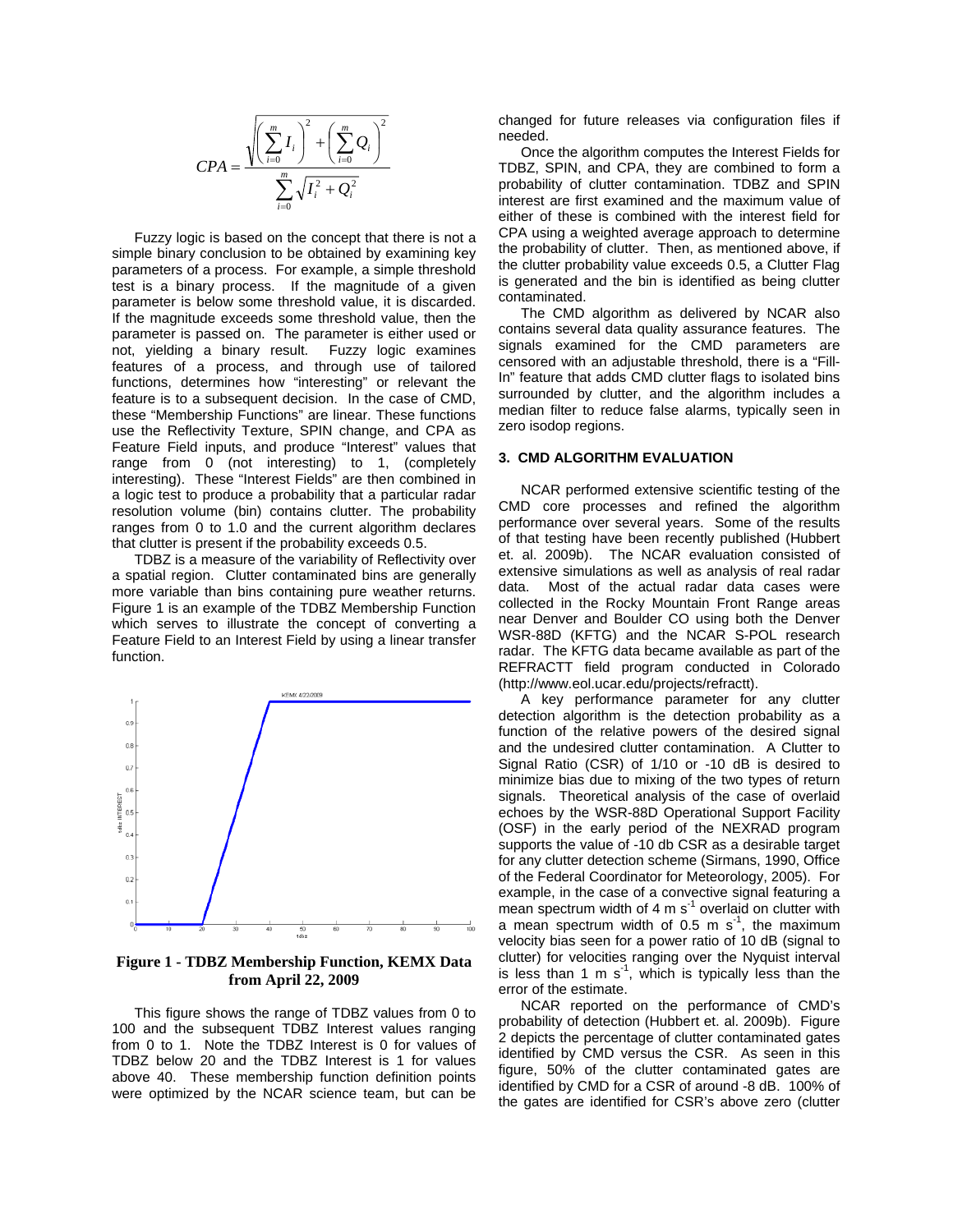and signal powers equal) and about 10% of the clutter contaminated gates are identified when the CSR is around -15 dB. The present algorithm performance is acceptable based on operational radar data analysis.

The effects of clutter contamination of a desired signal are more severe for polarimetric parameters. Illingworth reports that the backscatter phase measurement is extremely sensitive to clutter contamination, with values of clutter amplitudes of 10 dB below signal adding 5 degrees of phase noise to the resultant signal (Meischner, 2004). He states that ground clutter with a Z value of 20 dB below that of the precipitation will render the value of the Backscatter Phase (PHIDP) "virtually useless".

Fortunately, the algorithm performance can be improved by incorporation of polarimetric variables. Adding the standard deviation of Differential Reflectivity and the standard deviation of the Backscatter Phase parameters can improve the CMD detection performance by about 3 dB (Ellis 2009).



**Figure 2 - CMD Clutter Detection, Single Polarization Case (Courtesy John Hubbert, NCAR)**

#### **4. CMD ALGORITHM IMPLEMENTATION**

The ROC engineering design team worked closely with NCAR engineers and scientists to develop a practical approach for integrating CMD into the operational radar design. One of the basic problems was the variety of scanning strategies and radar signal waveforms employed by the WSR-88D. Another issue was the need for buffering time series data while the CMD clutter flags are generated, a potentially significant design issue because the first versions of the CMD algorithm employed a two dimensional "kernel" consisting of multiple radials and several range bins for computing the reflectivity texture and SPIN parameters. The engineering team and NCAR addressed this issue by redesigning the algorithm to use a one-dimensional kernel that only examines range bins in a

single radial. NCAR testing showed that this simplified approach did not degrade algorithm performance.

The WSR-88D applies clutter filtering according to operator selected modes and application regions. Operational scans can apply different clutter filtering maps (or application schemes) to five segments of the various elevation scans (Chrisman and Ray, 2007). Several design decisions were aimed at reducing the impact to training and field operations. An early design decision was to retain the five segments of unique clutter filtering maps and not attempt to create a unique filtering approach for each elevation scan. The design team also decided to limit the initial production version of CMD to operations in the socalled "split cuts". These scans, in the lowest two elevation segments, use a long PRT Surveillance scan followed by a short PRT Doppler scan at the same elevation. This approach takes advantage of a built-in feature of the RVP-8 signal processor. Due to the way it manages clutter filtering, the RVP-8 has the inherent capability of providing two data streams, providing both filtered and unfiltered reflectivity moments to the RCP-8 control processor.

The design team used this feature and integrated the CMD clutter flag generation algorithm into the Surveillance scan processing. During the long PRT Surveillance scan, CMD generates and sends the clutter flag array to the RCP-8 which hosts the RDA software. The RDA code then uses the clutter flag array to select either filtered or unfiltered data for subsequent transmission to the Radar Product Generator (RPG). At the same time, the ORDA code builds a clutter filter bypass map, using the baseline format, and downloads this map to the RVP8 for application to the Doppler scan per baseline operations. So, there are no changes to the Doppler scan software or scan strategies. This simple approach minimizes technical complexity, reduces processor load on the RVP-8, and does not require any special integration into advance range velocity mitigation techniques used in the Doppler scan such as phase coding.

The design approach used an unmodified version of the CMD clutter flag array to sort filtered versus unfiltered data for the Surveillance scans, then built the clutter flag array into a standard bypass map for use on the Doppler scan. For normal resolution processing, the filtering schemes would be the same for Surveillance and Doppler, with the filter application having a one degree by one kilometer resolution. However, for Super Resolution Mode, the two filtering schemes are different. The Surveillance data filtering is selected on a one-half degree by one quarter kilometer resolution, while the Doppler scan is filtered on the legacy one degree by one kilometer resolution. In addition, the Super Resolution radials are centered on one quarter kilometer increments (0.25, 0.75, 1.25 etc.) while normal resolution radials are centered on one half degree increments (0.5, 1.5, 2.5 etc.) This creates a need for mapping Super Resolution clutter flags into normal resolution maps.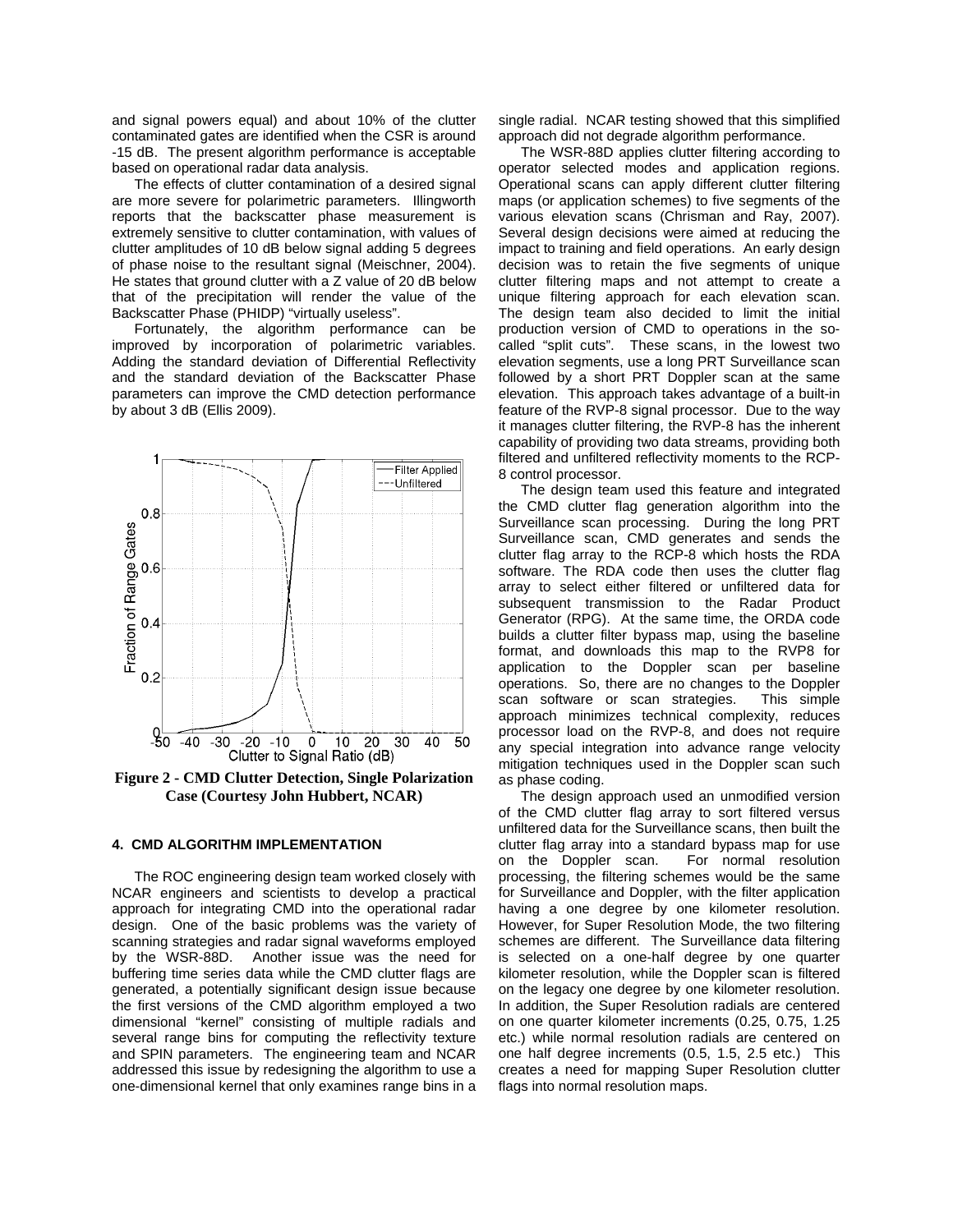Initially, the design team did not consider this to be a significant issue as the algorithm is tuned to provide increased probability of detection at the expense of an increase in false alarms. So the team reasoned that the clutter flags would be filled in and they did not expect significant differences in the Surveillance and Doppler scan filter applications for Super Resolution mode. This was certainly the case during the Engineering, Integration, and Systems level testing at the ROC and the test teams did not uncover any issues related to this approach prior to the Beta Test phase. An issue related to this approach did surface during Beta testing however, and this drove a design change as discussed below.

The design team also incorporated existing features related to clutter filter application. Operators can add clutter filter control zones to overlay on the CMD generated flags, using the same controls as before. Also, the CMD feature can be disabled, returning clutter filter control to the baseline approach. The implemented version includes a CMD status indication and use of CMD is documented in the system status messages. All bypass maps, whether generated by CMD or whether they are the static map are recorded in the Level 2 data stream and can be retrieved using software tools developed at the ROC.

Finally, the CMD algorithm was incorporated into the off-line system test software for use in generating static bypass maps. The CMD option is the default, but technicians can also select the legacy static map generation method which uses signal to noise ratio and clutter power removed as criteria for setting clutter flags.

## **5. CMD ENGINEERING TESTING**

The ROC team conducted engineering testing between January and March of 2008. An interdisciplinary test team consisting of engineers and scientists from several ROC branches developed a test approach, collected test cases, and met each week to discuss results and adjust the testing process. The team examined results from new data sets collected from two Oklahoma radars: (KCRI, the ROC test bed), and KTLX, (the Oklahoma City WSR-88D). The team also replayed data sets to optimize some of the CMD variable parameters such as the SNR threshold and the span of the median filter. The test team also replayed archival cases, including data sets from the Denver and Albuquerque radars.

During the period from mid-February to mid-April 2008, the test team collected and analyzed several interesting cases, including two that featured small tornadoes in the Oklahoma City area. The following is a list of the test cases analyzed:

Live Data Collections:

- Feb 15 18: Rain, KCRI
- Feb 27: KCRI, CMD control tests, (clear air)
- Feb 29 Mar 3: Cold front passage, OKC tornado warning, rain, KCRI CMD compare to KTLX map
- Mar 5 KCRI: CMD control tests, clear air
- Mar 7 10 KCRI: weekend of clear air
- Mar 16 18 KCRI: frontal passage, rain
- Mar 31: KCRI and KTLX (Edmond OK, tornado)
- April  $3 4$ : KCRI and KTLX (cold front, multiple outflow boundaries, AP)

Off-line and Replay Cases:

- Mar 14: Clutter map generation with multiple parameters
- Mar 19: more off-line map generation testing
- Replay Dec 11, 2007 rain event 3 hr precipitation accumulation product analysis
- Replay April 24, 2007 KTLX AP Case
- Replay October 9, 2006 KFTG, Denver, CO snow event
- Replay April 9, 2007 KABX, Albuquerque NM, scattered showers in mountain clutter event

Early in the evaluation, the team focused on comparing operations using CMD with those from the baseline static bypass map. On March 3, 2008, a widespread rain event followed a cold front passage. The team was able to operate the KCRI test bed radar using the production version of CMD and compare results with those from the Oklahoma City WSR-88D (KTLX), which was using a static bypass map. Both radars were operating in VCP-12. Figure 3 is a sample of reflectivity and velocity for each radar for approximately the same time.



# **Figure 3 - CMD vs. Static Map KCRI – KTLX, March 3, 2008**

The team did not note any significant issues with clutter contamination in the KCRI data using the CMD approach. The reflectivity and velocity fields for the two radars are remarkably similar. CMD did not exhibit any noticeable missed detections nor was it overly aggressive in applying filtering where it was not appropriate.

Engineers collected live radar data in clear air conditions to compare pure clutter identification and suppression with CMD compared to no clutter filtering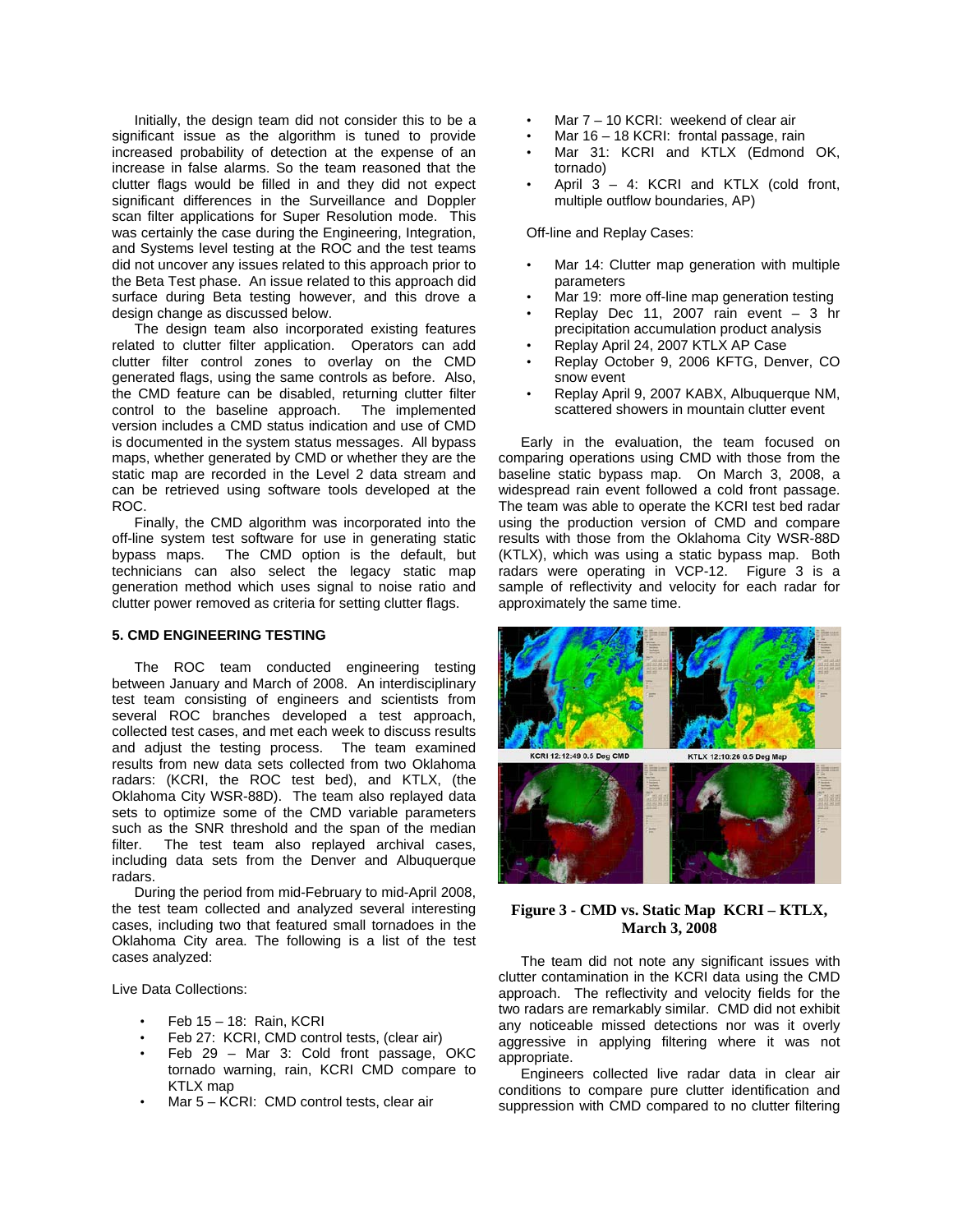and filtering for every bin. Figure 4 is a sample of this type of data showing reflectivity in three panels. The upper left panel is with no clutter suppression, the lower left is with CMD controlling the application of the filters and the lower right panel is for the case of "All Bins" where all radar resolution volume bins have clutter filtering applied.



## **Figure 4 - Clear Air Ground Clutter Identification Test, Reflectivity March 5, 2008, KCRI**

In Figure 4, the strong returns seen in the case of no clutter filtering are predominately ground clutter in the Oklahoma City area. The ridge associated with the South Canadian river valley is seen to the south west of the radar. The rest of the signals are from the usual clear air scattering targets seen at low altitudes. In the CMD and All Bins cases, the strong returns are removed. The CMD case retains more remaining meteorological return as fewer bins are filtered and thus unbiased by the clutter filters.

On March 31, 2008, a severe thunder storm moved through the Oklahoma City area. The test team captured data from the KCRI test bed radar, operating in Super Resolution with VCP12, and with clutter filtering under the control of the dynamic CMD feature. The next two figures present the view from KCRI and the Oklahoma City WSR-88D. Figure 5 compares the base reflectivity data for KCRI and KTLX. Note that KTLX was operating in VCP 12 with Normal Resolution and using a static bypass map at the time. The hook echo associated with the strong inflow is easily seen in both images. However, the detail from the Super Resolution display using one half degree radials and one quarter kilometer range bins is remarkable. There are no apparent issues with ground clutter contamination even though the storm is very close to both radars.

Figure 6 is the associated velocity data for this same time from both radars. While there are some areas of velocity aliasing in both sets of data, the main features in the images are similar. The test team did not observe any negative impacts to the data quality with use of the CMD dynamic clutter filter maps in the KCRI example.

During the evening of April 3, 2008, a squall line with embedded cells moved through central Oklahoma. The KTLX radar was operating with VCP 212 and using the static clutter map. This is an SZ2, phase coded, VCP and current operational guidance calls for operators to avoid use of the All Bins filtering approach as this can severely limit the SZ2 overlaid echo recovery algorithm. Because CMD should reduce the need for all bins filtering, it is particularly applicable when using SZ2 VCPs.



**Figure 5 - Edmond OK Tornado, March 31, 2008, Reflectivity Data, KCRI and KTLX** 



## **Figure 6 - Edmond OK Tornado, March 31, 2008, Velocity Data, KCRI and KTLX**

KCRI was operating in VCP212 as well, but with the dynamic CMD clutter filter control active. At 23:51 (KCRI), and 23:52 (KTLX), the line had just passed the respective radar locations and anomalous propagation conditions were becoming established south east of the line. Figure 7 depicts reflectivity and velocity images from both radars with KCRI data on the left side of the figure. A fair amount of AP clutter is seen in the KTLX images, evident from the highly textured reflectivity and the large areas of zero velocity (white color) to the south east of the line. These features are absent in the KCRI data and an outflow boundary is clearly visible. Note that the AP clutter contamination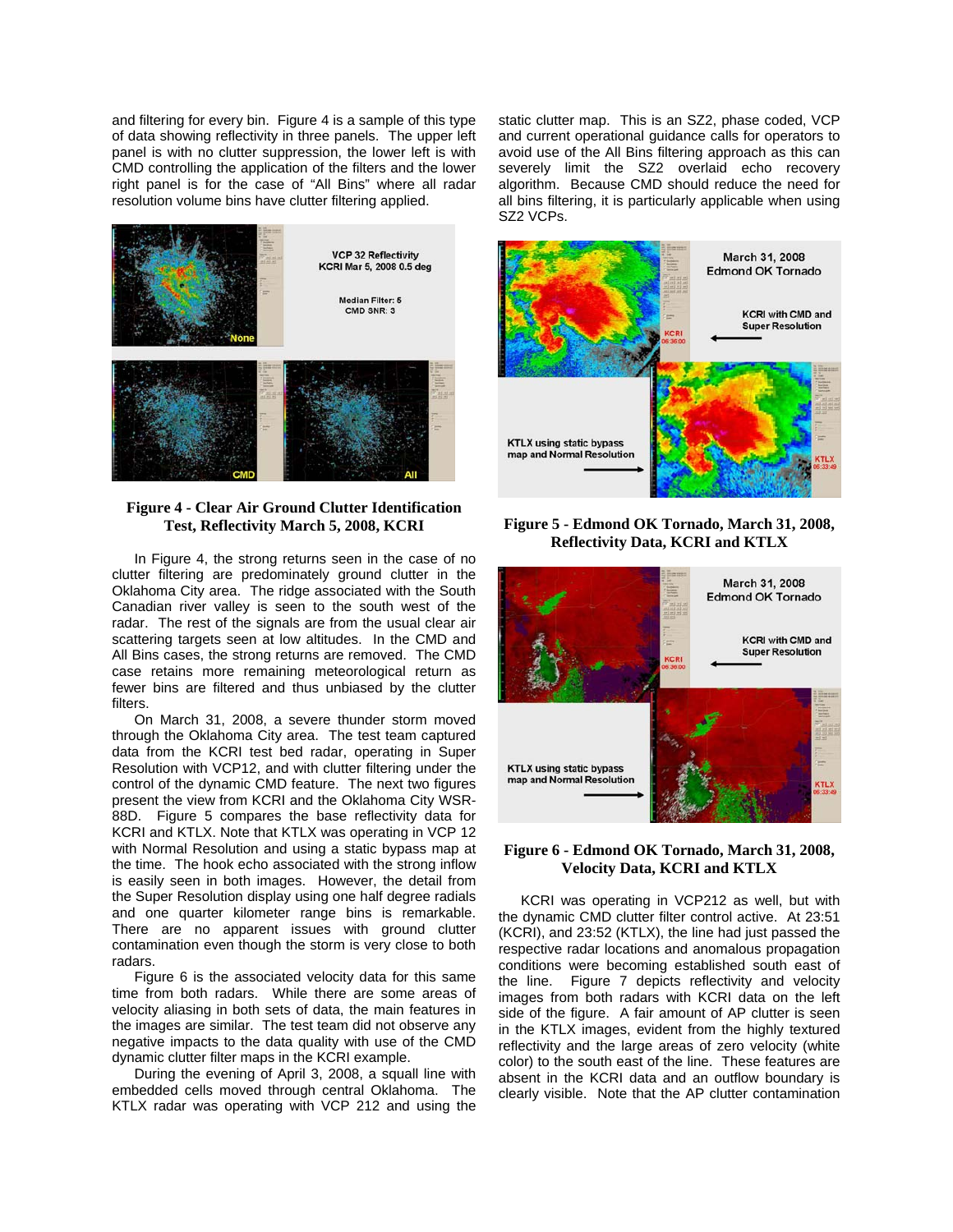obscures a significant portion of the outflow boundary as seen by the KTLX radar.

The test team was able to obtain time series data from both KCRI and KTLX due to a refractivity field experiment that had installed a time series recorder on KTLX. At about 00:11 on April 4, 2008, operators of the KTLX radar were forced to implement All Bins clutter filtering due to the severe AP clutter. The test team replayed this recorded time series data with the CMD dynamic map controlling the clutter filters. The results for reflectivity at the 0.5 degree elevation scan are shown in Figure 8.



## **Figure 7 - Central Oklahoma Squall Line Passage, with AP Clutter, KCRI and KTLX, April 3, 2008**

In this figure, large biases in the reflectivity are observed in the All Bins filtering case (white circle, upper left image. For the CMD case, some recovery of reflectivity values can be seen within the white circle in the lower right image.



**Figure 8 - CMD Reflectivity Recovery** 

The large reflectivity biases are due to near zero radial velocities in this region, probably associated with an area of vertical air motion within the cell. The velocity images

for that area are shown in Figure 9, and repeat the white circles in Figure 8. processed image shows the vertical air motion associated with the cell much more clearly. This is because fewer bins are being filtered, and these are unbiased as opposed to the biased velocity estimates from the All Bins filtered case.



**Figure 9 - Velocity Images, April 4, 2008, All Bins vs. CMD Control**

The team replayed time series data from Denver CO (KFTG) and Albuquerque NM (KABX) to confirm CMD operational performance in mountain regions. Figure 10 is a sample of the replayed data for the KFTG radar in Denver for a snow storm that occurred in October of 2006. In this figure, the left panels show reflectivity and velocity processed with no clutter filtering. These panels show the strong clutter contamination from the front range of the Rocky Mountains with high reflectivity values and mostly zero velocities over a wide area. The right panels show the same data set, but with clutter filtering applied under dynamic CMD control. The bins of velocity and reflectivity data recovered are obvious when comparing the areas within the white ovals.

The team also processed time series data from Albuquerque (KABX). Figure 11 shows a similar comparison of that data for rain showers in the area and ground clutter from the Sandia Mountains. The clutter is removed by CMD applied filtering as seen in the panels on the right.

Another engineering test was to compare performance of the operational software with the prototype code maintained by NCAR to ensure the algorithm was correctly integrated. The engineering team reprocessed several cases using the ROC laboratory ORDA hardware and software and compared results with data processed by the NCAR team with their software. Results compared well and Figure 12 is a sample where the teams compared the CMD generated flags from both software baselines.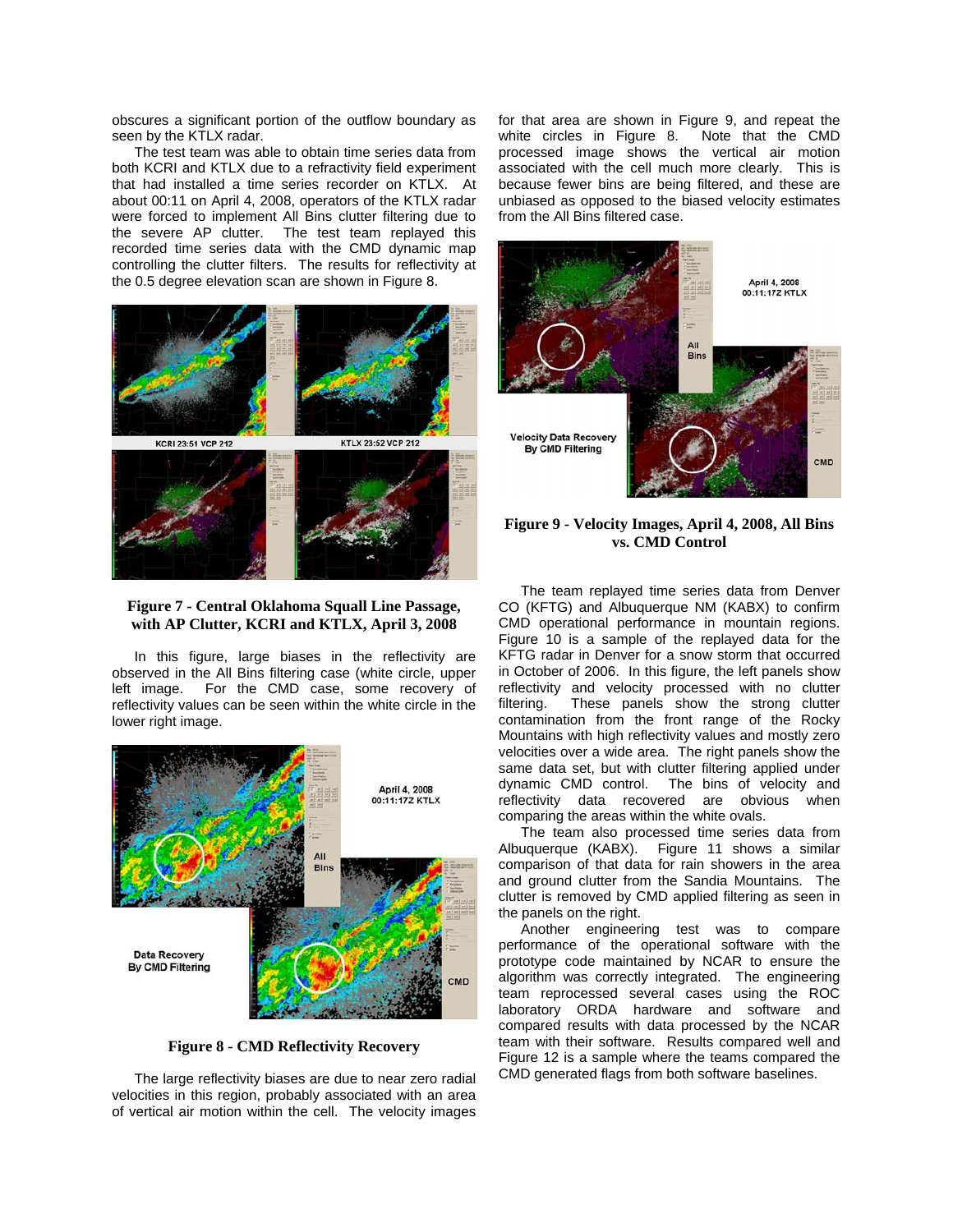

**Figure 10 - KFTG Snow in Mountain Clutter**



**Figure 11 - Albuquerque NM Clutter Removed by Dynamic CMD Control** 



**Figure 12 - NCAR and Build 11.0 CMD Flag Generation Comparison** 

The upper right image is the reflectivity from a severe AP case in central Oklahoma on April 4, 2007 with data from the KTLX radar. A squall line oriented north to south can be seen passing through the area. To the west, AP ground clutter is visible. The lower right image is the CMD clutter flag array from the Build 11.0 ORDA code and the lower right is an image provided by NCAR showing the clutter flag array from their baseline science code.

The engineering team performed quantitative analysis on the CMD clutter flags produced by NCAR and the ORDA software for the April 24, 2007 AP case. Figure 13 shows a MATLAB analysis of the difference between clutter flags generated by the ORDA software and the NCAR science code. The blue colors represent flags where the ROC's code produced a clutter flag but the NCAR code did not. There is a fair amount of difference, indicating the ORDA code is generating more flags. This is due in part to the CMD parameter settings chosen by the engineering team which result in fewer missed detections at the expense of a possibly higher false alarm rate. Other differences are due to operational implementation details related to beam indexing, super resolution and the final map building process in the ORDA. These differences did not point to any major errors in the code, and the team concluded the scientific algorithm was performing as expected in the ORDA production version..

ROC Flag Array minus NCAR Flag Array April 4, 2007



# **Figure 13 - Quantitative Flag Array Comparison - ROC versus NCAR Code**

The team expected CMD to have a positive impact on precipitation accumulation products because clutter filtering is applied more judiciously, reducing reflectivity bias effects on the precipitation estimates. The team replayed 8 hours of time series data from the March 18, 2008 stratiform rain case using All Bins clutter filtering, static bypass map clutter filtering, and CMD controlled dynamic map filtering. The team processed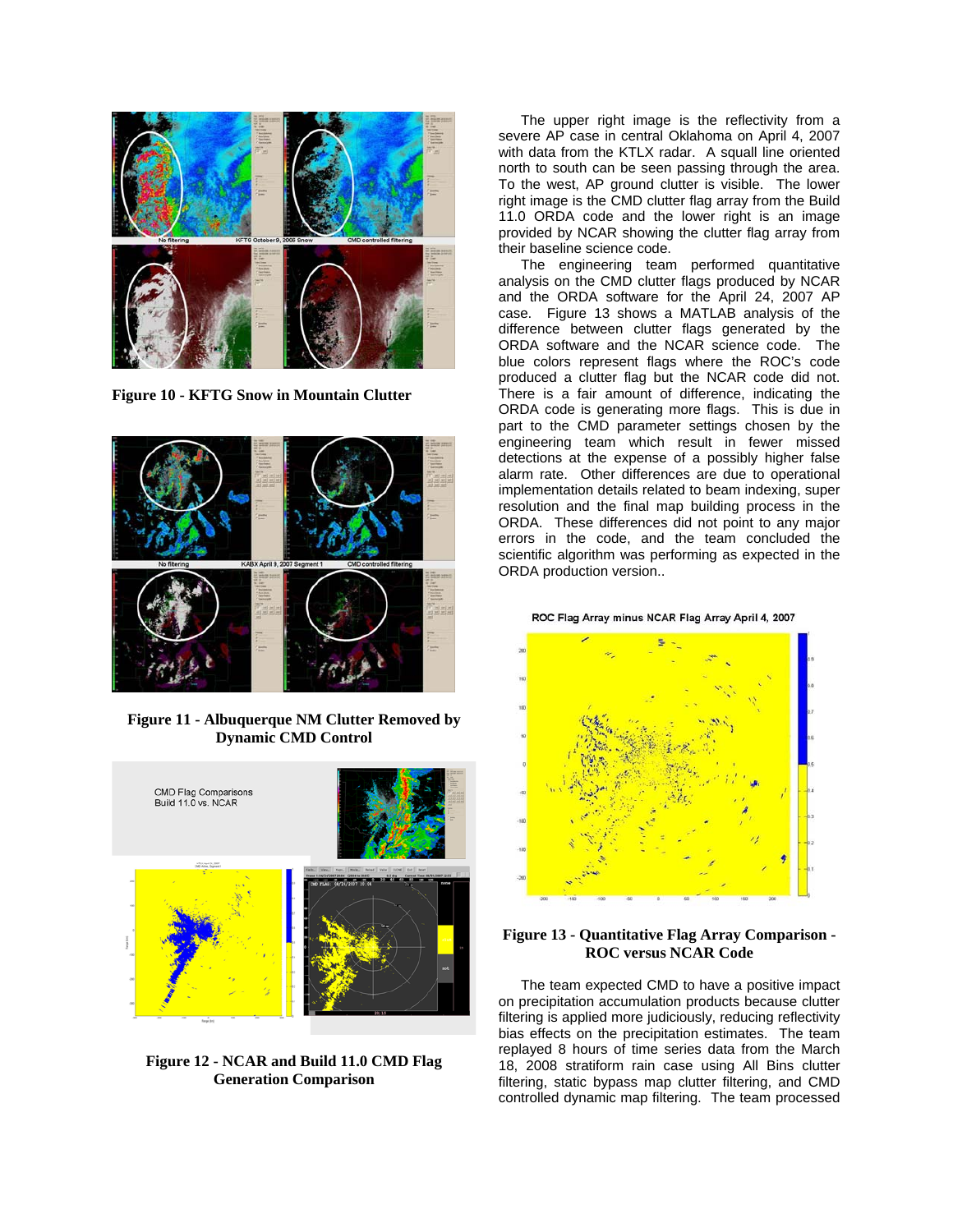8 hours of Level 2 data on a laboratory RPG and produced 8-hour storm total precipitation accumulation products.

Figure 14 shows the large area display of the 8 hour storm total precipitation for the case of All Bins filtering (left panel) and CMD controlled filtering (right panel. The CMD processed case clearly shows more precipitation accumulated because there is less unnecessary clutter filtering producing negative biases in the reflectivity estimates. The negative bias in the accumulation is also evident in the zero isodop region of the All Bins case.

Figure 15 is a close up view of the area near the radar, which are the locations usually with the most ground clutter contamination.

Figure 15 shows a large region of the zero velocity isodop that exhibits significant negative bias in the precipitation estimate for the All Bins filtering case (left panel). The panel on the right shows the increased area of rainfall accumulation, with the zero isodop filled in. There are also regions of higher accumulation over a large portion of the display, indicating that the All Bins case resulted in significant underestimates of rain rates.

There are also some noticeable bright spots near the radar, mostly to the north and west. These are likely to be areas where CMD algorithm occasionally exhibited missed detections. These could be caused by ground vehicle traffic which can reduce the value of the CPA parameter, lowering the probability of clutter detection by CMD. These do not significantly impact rainfall accumulations.



# **Figure 14 - Precipitation Accumulation, 8 hours, March 18, 2008, All Bins vs. CMD**

The team then analyzed the performance quantitatively. Figure 16 is one sample of the analysis, a range dependent comparison of the reported accumulation for the All Bins and CMD controlled modes. The CMD mode produced higher average accumulations at ranges out to nearly 180 km, with significantly higher accumulations near the radar out to approximately 70 km.

The precipitation accumulation analysis was the final stage in the engineering test phase and the test team briefed the results to the ROC Data Quality Team on May 2, 2008. The Data Quality Team accepted the results and recommended CMD for use in Build 11.0. After various other management briefings, CMD was approved as part of the Build 11.0 System and Operations Tests. These

tests were successful and Build 11.0 featuring CMD began Beta Testing in the Spring of 2009.



18 March 2008, 16:01Z **8 Hour Accumulation** 

#### **Figure 15 - Precipitation Accumulation Near the Radar, All Bins vs. CMD Control**



**Figure 16 - Range Dependent Rainfall Average Accumulation, CMD vs. All Bins** 

### **6. BUILD 11.0 BETA TESTING**

The ROC deployed Build 11.0 to several sites in the Spring of 2009. The KEMX radar at Tucson AZ was included in the Beta Test and the operations staff was quite helpful in monitoring CMD performance in their challenging mountain clutter environment. Site personnel quickly noted that under CMD clutter filter control, the data exhibited a few missed detections in a couple of mountain areas. These missed detections were manifested by very High reflectivity values in small areas. The reflectivity values were of a magnitude usually associated with strong ground clutter and resulted in large overestimates of precipitation in these small regions.

The ROC hotline and the Beta Test team issued a Request for Technical Information (RTI) which is the formal means for requesting technical assistance on field issues. Along with the RTI was a set of time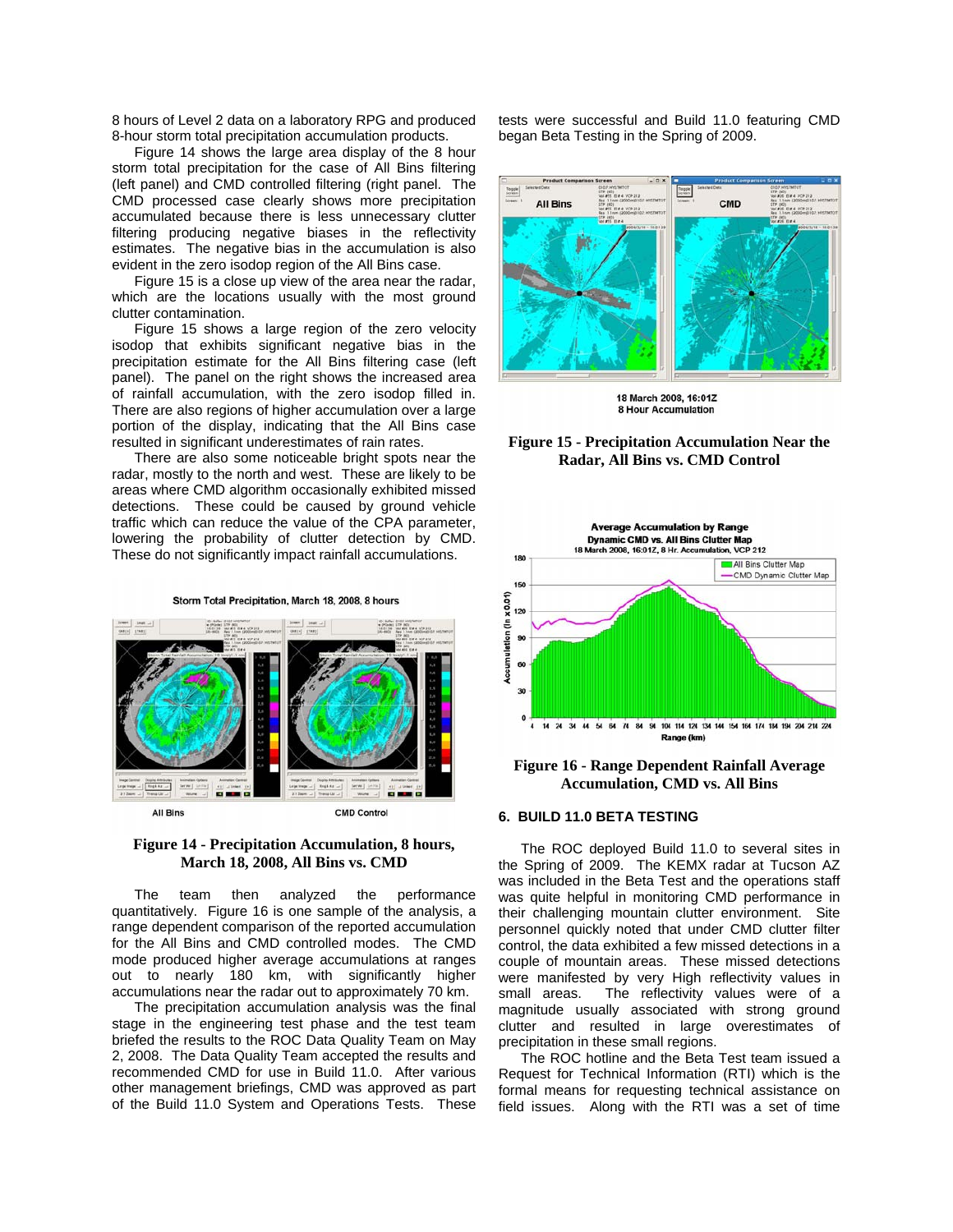series data the Beta Test team collected at KEMX. The KEMX site personnel also provided time series data sets in support of the ROC test team. The CMD engineering team used this data to understand the behavior of CMD in this mountain clutter environment.

Figure 17 illustrates the issue with the KEMX missed detections. It shows reflectivity images of a particular region to the north west of the radar. The two images are from the Surveillance Scan and the immediately following Doppler scan, both at 0.5 degrees. As part of the Super Resolution upgrade in Build 10.0, the reflectivity data from the Doppler scan of the split cuts is made available to the RPG.

The upper left panel is the Surveillance reflectivity and several bright spots of reflectivity are evident. These are characteristic of un-filtered ground clutter. The CMD algorithm, for this Super Resolution mode, was not identifying these bins as being clutter contaminated.

The engineering team immediately noticed that these bins were being filtered by the CMD and ORDA generated bypass map used on the Doppler scan. Note that in the lower right panel, the bright spots are eliminated. Based on the design, the Surveillance scan is filtered on a one half degree by one quarter kilometer resolution, the resolution of the CMD clutter flags coming from the RVP-8 for the Super Resolution mode. For the Doppler scan, the Super Resolution CMD flag array is translated into a normal resolution clutter bypass map that is compatible with the normal Clutter Filter Control (CFC) product. This map is used to control filtering for the Doppler Scan and then sent to the RPG for recording in the Level 2 data stream and subsequently provided as a CFC product.



### **Figure 17 - Bright Spots in KEMX Surveillance Reflectivity Data**

In the initial design then, there could be differences in the clutter filter control maps for Surveillance and Doppler scans. This did not cause any issues during Engineering, System, and Operations testing at the ROC. However, the unique terrain near Tucson caused CMD to have a higher probability of missed detections. These missed areas were filled in by the map translation process from Surveillance to Doppler, resulting in the spots being eliminated in the Doppler reflectivity.

This phenomena formed the basis for a design change to address the problem. For Build 11.1, deployed in the Summer of 2009, the filtered vs. unfiltered selection process was changed for the Surveillance scan. In the updated design, the normal resolution (one degree by one kilometer) map is used for both Surveillance and Doppler scans. The somewhat larger filter application area addresses the occasional missed detections seen in some types of terrain. It does result in slightly more Surveillance reflectivity bins being filtered when compared to the original design, but the probability of a clutter contaminated bin being missed is greatly reduced.

Although the decision was made to deploy this change to address the missed detections, engineers at the ROC and NCAR continued to analyze data to determine the cause of the CMD missed detections for these certain terrain areas. Further investigation identified that this phenomena occurred more often than previously thought. Missed detections were identified in Beta Test phase data from Sacramento CA, and were also seen in reprocessed data from Albuquerque NM. Only one or two missed bins were seen in the Denver CO data, explaining why this had not been identified earlier in the development.

Engineers used several MATLAB routines developed at the ROC to analyze the spectral characteristics of the time series data from the offending bins. Figure 18 shows the expected spectrum from a ground clutter contaminated bin lying on an azimuth of 344.5 degrees and at a range of 57.5 km from the radar. The spectrum was processed using 64 samples centered on this location. Note that the spectral coefficients are centered on zero velocity, have a reasonably narrow spectrum width and exhibit an apparent Gaussian shape with a single peak, or mode.



**Figure 18 - Spectrum of a Normal Clutter Target** 

In this example, the calculated value of CPA is high (0.9601) and the CMD flag array data confirms that this bin was correctly identified as clutter. Figure 19 shows the receiver voltage amplitude of the samples in the bin with the first sample on the left and the  $64<sup>th</sup>$ sample on the right. Note that the amplitude plot has a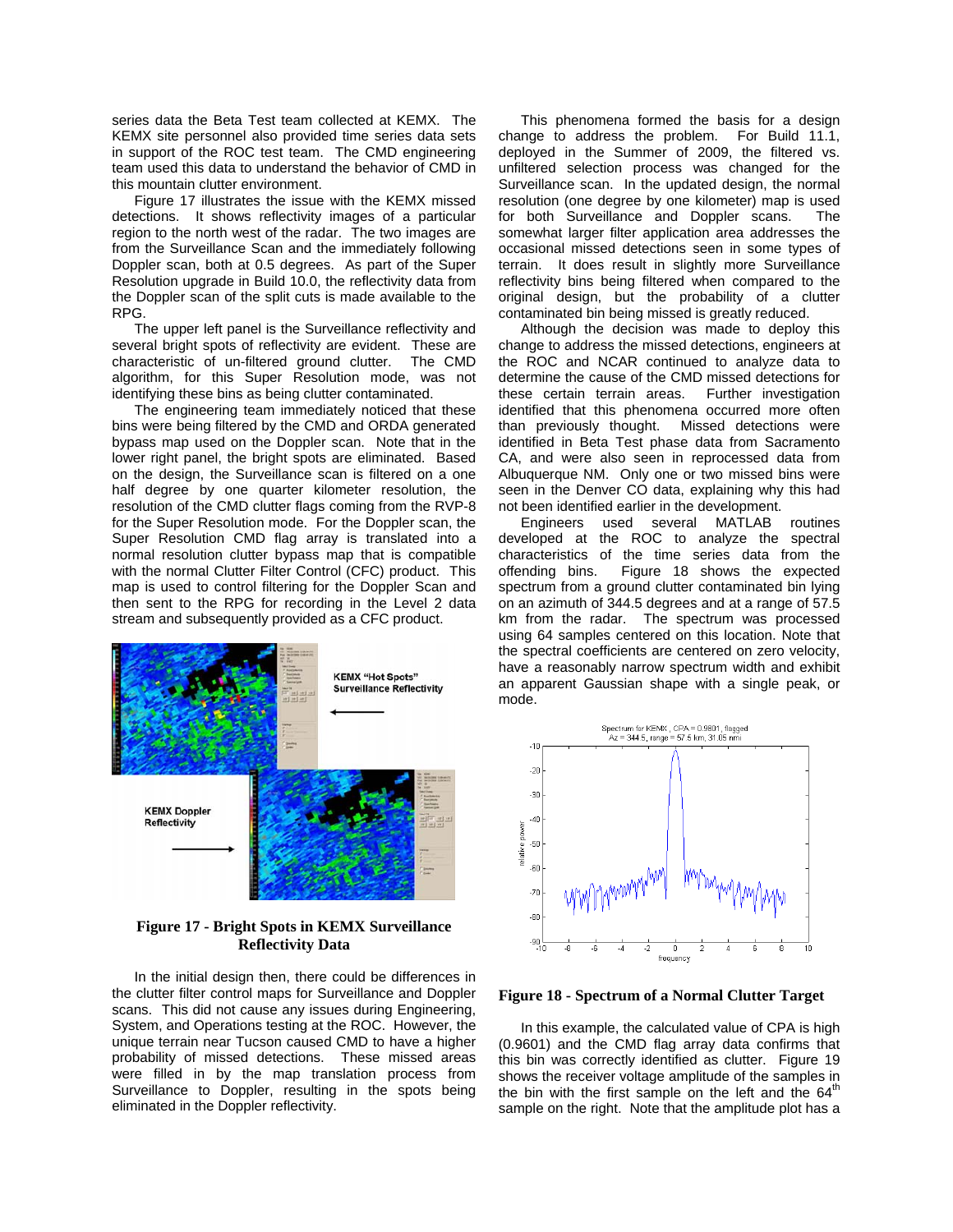fairly smooth, almost sinusoidal appearance, absent of abrupt changes in direction. This is characteristic of a coherent target being scanned by the radar. The corresponding phase plot would also exhibit a smooth appearance.



**Figure 19 - Receiver Voltage Magnitudes for Sample Set, Normal Clutter Target** 

Figure 20 is the spectrum of one of the bins missed by the CMD algorithm. This is at an azimuth of 345.25 degrees and is bin number 238 (59.5 km). Note the bimodal spectrum near zero and the high side lobes over the entire Nyquist interval. The CPA for this bin is quite low (0.1299), indicating a noise like signal. CMD did not flag this bin as clutter.



**Figure 20 - Spectrum of "Odd" Clutter Target** 

The team looked closely at the receiver time series for this bin, examining both the magnitude and phase of the received samples as the antenna beam moved across the target. Figure 21 shows the magnitude (upper plot) and the phase (lower plot) for this set of time series samples. The receiver voltage magnitude exhibits an abrupt change in slope, and there are two distinctly different phase values with a rapid transition near the middle of the sample set. This appears to be caused by two point targets in the radar resolution volume. For the first part of the sample set, one target's phase, which represents its mean distance from the radar in terms of wavelength, dominates the signal. Then a transition occurs, and the second target's phase dominates for the latter part of the sample set. The phase change is nearly 180 degrees (about 3 radians). Since CPA is calculated over the entire set, and is a measure of phase stability, CPA is quite low for this sample set.

This data may prove useful for improving the CPA computational algorithm, and engineers on the project have discussed various ideas. While this data is interesting and useful for future enhancements to CMD, further analysis is not needed for the current software. The design update featuring use of the normal resolution maps addresses the issue of an occasional missed detection. This phenomena has not been seen to any great extent with Build 11.1 operations. The ROC teams conclude that the design update adequately handles these isolated missed detections and this is not an operational concern.



**Figure 21 - Magnitude and Phase Plots, Low Coherency Clutter Target** 

#### **7. BUILD 11.1 DEPLOYMENT MONITORING**

The ROC continues to monitor CMD performance as Build 11.1 deploys to all WSR-88D systems. The Operations Branch Hotline, Engineering, and Applications Branch scientists and engineers analyze a sampling of cases each week. Interesting cases related to CMD performance are discussed each week in the interdisciplinary Data Quality Team meeting. These meetings are attended by NSSL, University of Oklahoma, and ROC team members. To date, all questions from the field have been answered satisfactorily and no new design issues have been noted. One interesting example of CMD utility is from the Topeka KS radar (KTWX) that occurred on August 10, 2009. A fairly large complex of storms passed through the area, and a wide area of AP began to set up to the north and north west of the radar. The CMD dynamic clutter filter control mode was in effect. CMD controlled clutter filtering was identifying and filtering AP ground clutter to the north as a boundary moved through.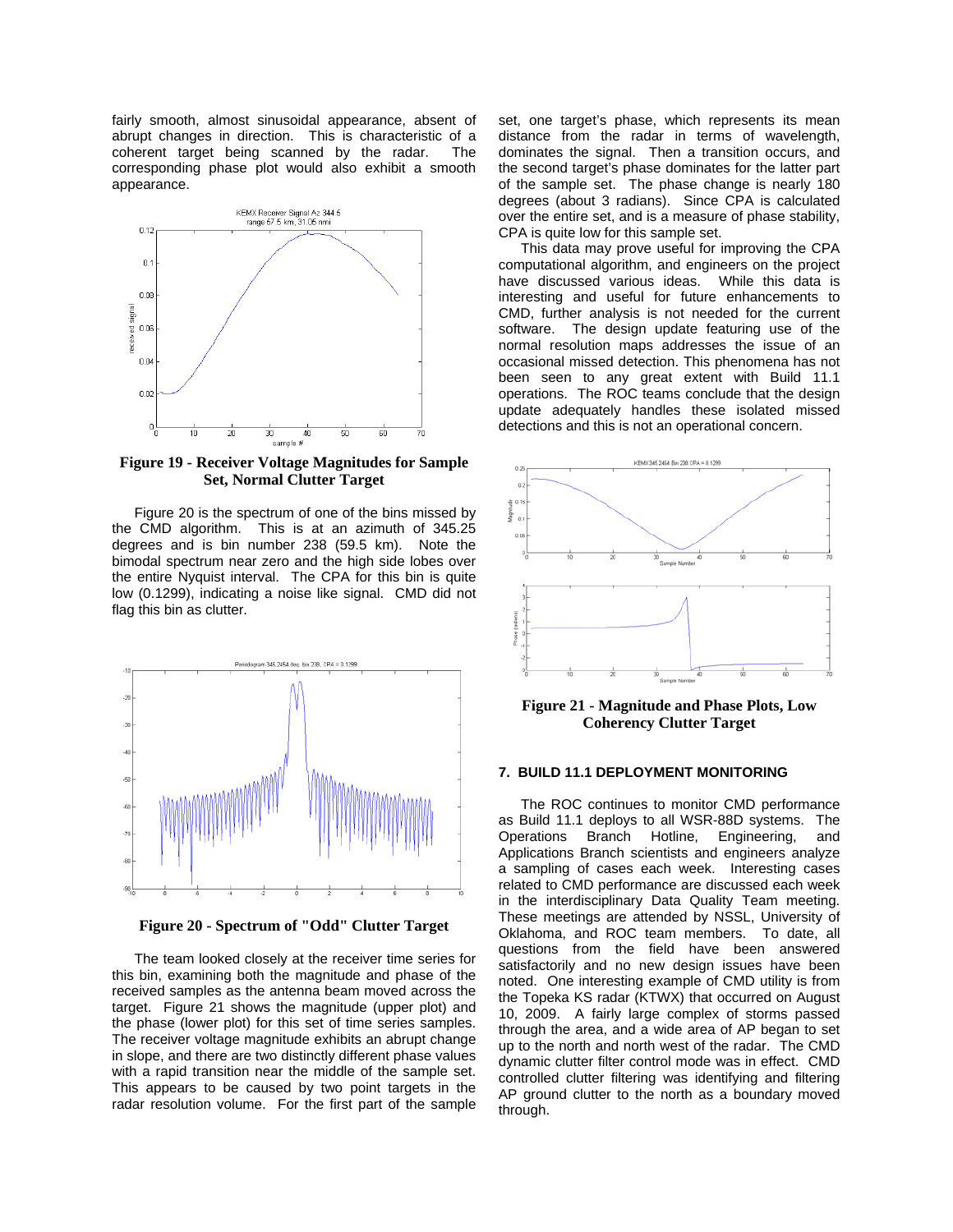Figure 22 is a sample of reflectivity, velocity, and storm relative motion velocity for the time 20:13:54 UTC on August 10, 2009. Even though it is in a region of AP clutter under automatic filter control, the boundary is clearly evident. In this case, operators of KTWX did not have to manage clutter filtering schemes during weather operations as the CMD dynamic map was handling the AP with no apparent degradation of radar data.

# **8. SUMMARY**

This paper addressed the implementation, evaluation, and extensive testing programs for the CMD automatic clutter identification algorithm. CMD was successfully deployed in 2009 in RDA software Build 11.1 after over a year and a half of test and evaluation. CMD has been shown to be an effective way to automatically manage the application of ground clutter filters for the lower elevation scans of the WSR-88D. This experience reinforces the relevance of a comprehensive test program, including engineering, systems, operations and beta test phases. In this instance, beta testing identified a need for a design change that was undetected in earlier development and test phases. The complexity of modern software systems drives a need for a multi-layered test approach and the WSR-88D system has benefited from the interdisciplinary process in place at the ROC.

CMD can be counted as a success, but its performance can be improved via algorithm tuning and the integration of polarimetric variables. The ROC, NSSL, and NCAR teams plan to enhance CMD for a future release after the WSR-88D Polarimetric Technology upgrade is deployed.



**Figure 22 - Boundary Moving through an AP Clutter Area, Topeka KS, August 10, 2009.** 

#### **REFERENCES**

Chrisman, J. N., and C. A. Ray, 2007, A Method to Reduce the Clutter Filter Induced Data Bias by Improving the Vertical Application of WSR-88D Bypass Maps, *23rd International Conference on Interactive*  *Information Processing Systems for Meteorology, Oceanography, and Hydrology.*

- Dixon, M., C. Kessinger, and J. C. Hubbert, 2005a, Echo Classification Within the Spectral Domain to Discriminate Ground Clutter from Meteorological Targets, *22nd International Conference on Interactive Information Processing Systems for Meteorology, Oceanography, and Hydrology.*
- Dixon, M., C. Kessinger, and J. C. Hubbert, 2005b, Echo Classification and Spectral Processing for the Discrimination of Clutter from Weather, *32nd Conference on Radar Meteorology.*
- Ellis, S. M., J. C. Hubbert, M. Dixon and G. Meymaris, 2009: Real time identification and filtering of ground clutter, *25th International Conference on Interactive Information Processing Systems for Meteorology, Oceanography, and Hydrology.*
- Hubbert, J. C., M. Dixon and S. Ellis, 2008: Real time mitigation of ground clutter. *Trans. European Radar Conference,* P2.10.
- Hubbert, J. C., M. Dixon, S. M. Ellis and G. Meymaris, 2009a, Weather radar ground clutter. Part 1: identification, modeling, and simulation. *J. Atmos. Oceanic Technol.*, **26**, 1165-1180.
- Hubbert, J. C., M. Dixon, S. M. Ellis and G. Meymaris, 2009b, Weather radar ground clutter. Part 2: Realtime identification and filtering,. *J. Atmos. Oceanic Technol.*, **26**, 1181-1197.
- Ice, R. L., R. D. Rhoton, D. S. Saxion, C. A. Ray, N. K. Patel, D. A. Warde, D. A. Free, O. E. Boydstun, D. S. Berkowitz, J. N. Chrisman, J. C. Hubbert, C. Kessinger, M, Dixon, S. Torres, 2007, Optimizing clutter filtering in the WSR-88D. *23rd International Conference on Interactive Information Processing Systems for Meteorology, Oceanography, and Hydrology.*
- Kessinger, C., S. Ellis, J. Van Andel, J. Yee, and J. Hubbert, 2004, Current and future plans for the AP clutter mitigation scheme,  $20^{th}$  International clutter mitigation scheme, *Conference on Interactive Information Processing Systems for Meteorology, Oceanography, and Hydrology.*
- Meischner, P. (ed.), 2004, Weather Radar, Principles and Advanced Applications, Springer-Verlag, Berlin, page 137.
- Office of the Federal Coordinator for Meteorology, United States Department of Commerce, 2007: Federal Meteorological Handbook No. 11, Part B, Doppler Radar Technology and Meteorology, December 2005.